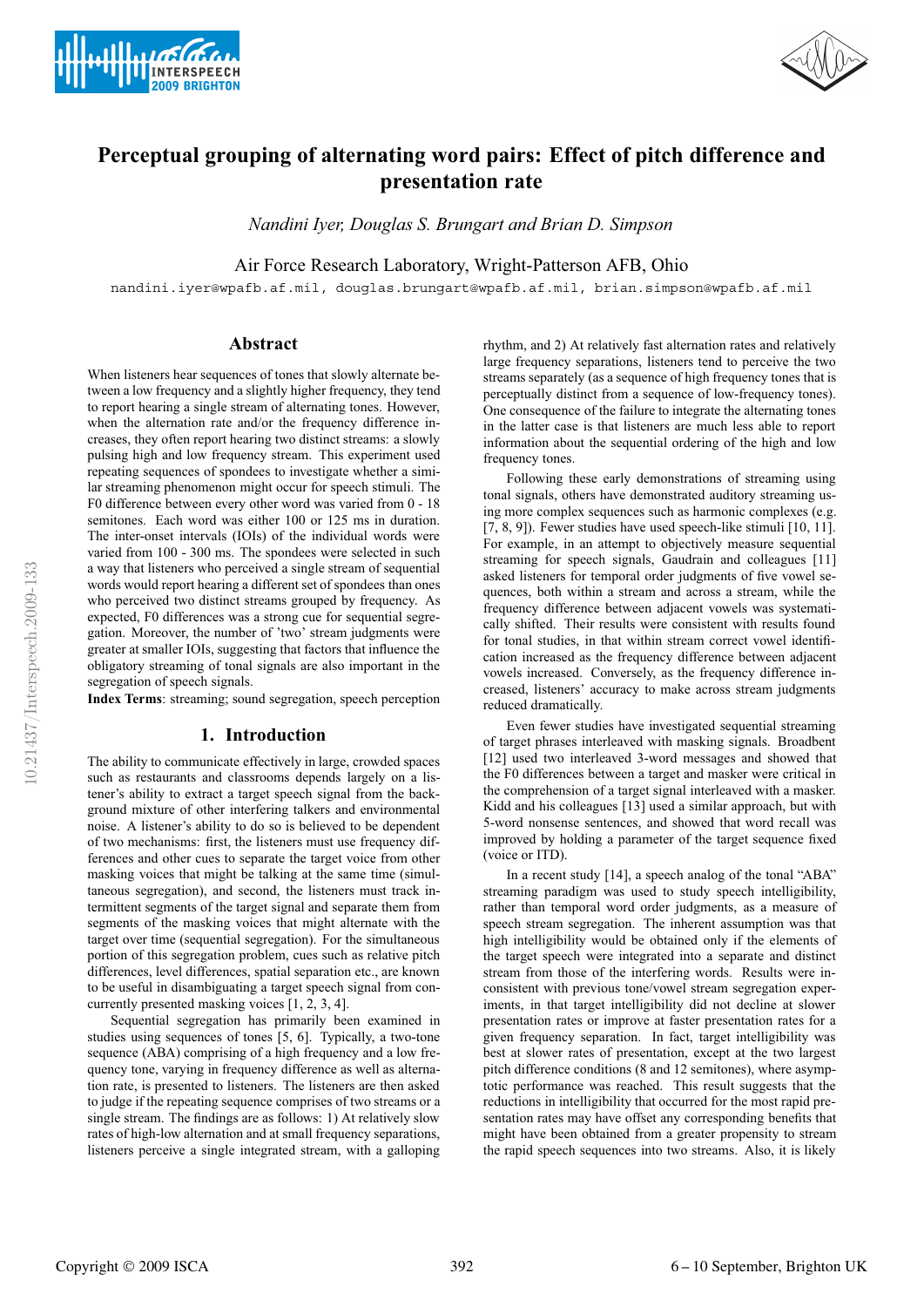that listeners were able to exploit cognitive strategies to select the target signals at the slowest presentation rates (i.e., building temporal expectancies for the target by foot-tapping, rehearsing etc.).

Another possible interpretation of the results from [14] is that listeners simply are not good at separating two sequentially presented speech signals. In a study conducted by [15], listeners attained high intelligibility in conditions where a target signal that alternated on and off with a 50% duty cycle had to be segregated from an alternating noise that was interleaved with the speech signal, but not when it had to be segregated from an interleaved speech masker. In fact, target intelligibility was always at least as bad with an alternating target/masker stimulus as it was with a simultaneous, uninterrupted target and masker. This was true even when the pitch difference between the target and masker was 12 semitones and the listeners should have had relatively little difficulty segregating the two speech streams.

In this experiment, we used a speech-based paradigm analogous to the temporal order judgment technique that has often been used with tones to investigate sequential grouping for speech signals. This paradigm was based on the selection of four sets of words (ABCD) that were equally plausible to be grouped together as two spondees AB and CD or the alternating spondees AC and BD (see Table 1). For example, the ABCD sequence "BEACH CRAFT WOOD WORK" could either be perceived as the one stream saying "BEACHCRAFT WOODWORK" or two streams, one saying "BEACHWOOD" and one saying "CRAFTWORK". These word patterns were presented in a continuous loop, and frequency manipulations similar to those used by [5] were used to modify the pitches of these four word patterns either in a sequential low-low-highhigh pattern (thus increasing listeners' propensity to report a single AB or CD stream of words) or a sequential low-highlow-high pattern (presumably increasing listeners' propensity to report two streams; an AC stream or a BD stream). Differences in word presentation rate were also tested under the assumption that this rate would also influence the listener's propensity to report the words a a single word stream or two simultaneous word streams. The underlying assumption was that the results for these speech signals would follow the general pattern of results found for tone by [5]. For faster rates of presentation and at relatively large frequency separations, we expected listeners to group a pairs of words that shared a common pitch (two streams) whereas at slower rates of presentation and relatively small frequency differences, we expected listeners to report a pair of words that were temporally adjacent to each other (one stream).

## **2. Methods**

#### **2.1. Listeners**

Fourteen listeners (7 males, 7 females), with ages ranging from 21-56 participated in the study. All listeners were tested regularly for their hearing and had hearing thresholds within normal audiometric limits (<20 dB at octave frequencies between 250 - 8000 Hz). All subjects were well-practiced in speech perception tasks and were compensated for their participation.

#### **2.2. Speech Materials**

The spondees used in the experiment are shown in Table 1. The spondees in the same row were always presented together. Six talkers recorded six tokens of each word. The recordings were made at a 44.1 kHz sampling rate with a B&K 2131 microphone

Table 1: Spondee words used in the experiment

| <b>BEACH CRAFT</b> | WOOD WORK         |
|--------------------|-------------------|
| WORK DAY           | WEEK END          |
| <b>BLACK BIRD</b>  | <b>DOG HOUSE</b>  |
| <b>FLASH LIGHT</b> | <b>FLOOD GATE</b> |
| <b>STOP SIGN</b>   | <b>LIGHT POST</b> |

mounted on a stand positioned directly in front of the talker in an anechoic chamber. The words were hand-edited to remove preceding and trailing silent intervals. Then, fourteen listeners listened to the 6 tokens of each word and selected the two best tokens for each talker. Using the PSOLA algorithm [16] as implemented in the publically available PRAAT speech processing software [17], the duration as well as pitch of the two best tokens from all six talkers were resynthesized. Word durations were manipulated to be exactly 100 or 125 ms. The fundamental frequency (F0) was shifted to generate words with a base frequency of 80 Hz. Six additional frequency-shifted tokens were generated for each word, wherein the F0s were shifted by 3, 6, 9, 12, 15 or 18 semitones relative to the 80 Hz base signal. The actual frequencies corresponding to the semitone differences were 95, 113, 135, 160, 190 and 226 Hz respectively. The inter-onset interval (IOI, the time between the onsets of two adjacent stimuli) of the stimuli was varied by inserting a silent interval between adjacent words in the spondee, in order to create signals with IOIs of 100 (for the 100 ms only), 125, 150, 175, 200 and 200 ms.



Figure 1: *Upper panel: A schematic representation of the F0 pattern in the 'Sequential Pairing' pitch configuration. Middle panel: Schematic representation of the F0 pattern in the 'Alternated Pairing' pitch configuration. Lower panel: Waveform of two repetitions of the two spondees presented at an IOI of 200 ms and word duration of 100 ms.*

### **2.3. Procedure**

All stimuli were presented at a level of 65 dB SPL over headphones (Beyerdynamics DT 990 Pro) to listeners seated in quiet listening rooms. On each trial, listeners heard two spondees in one of two different pitch configurations (see Figure 1).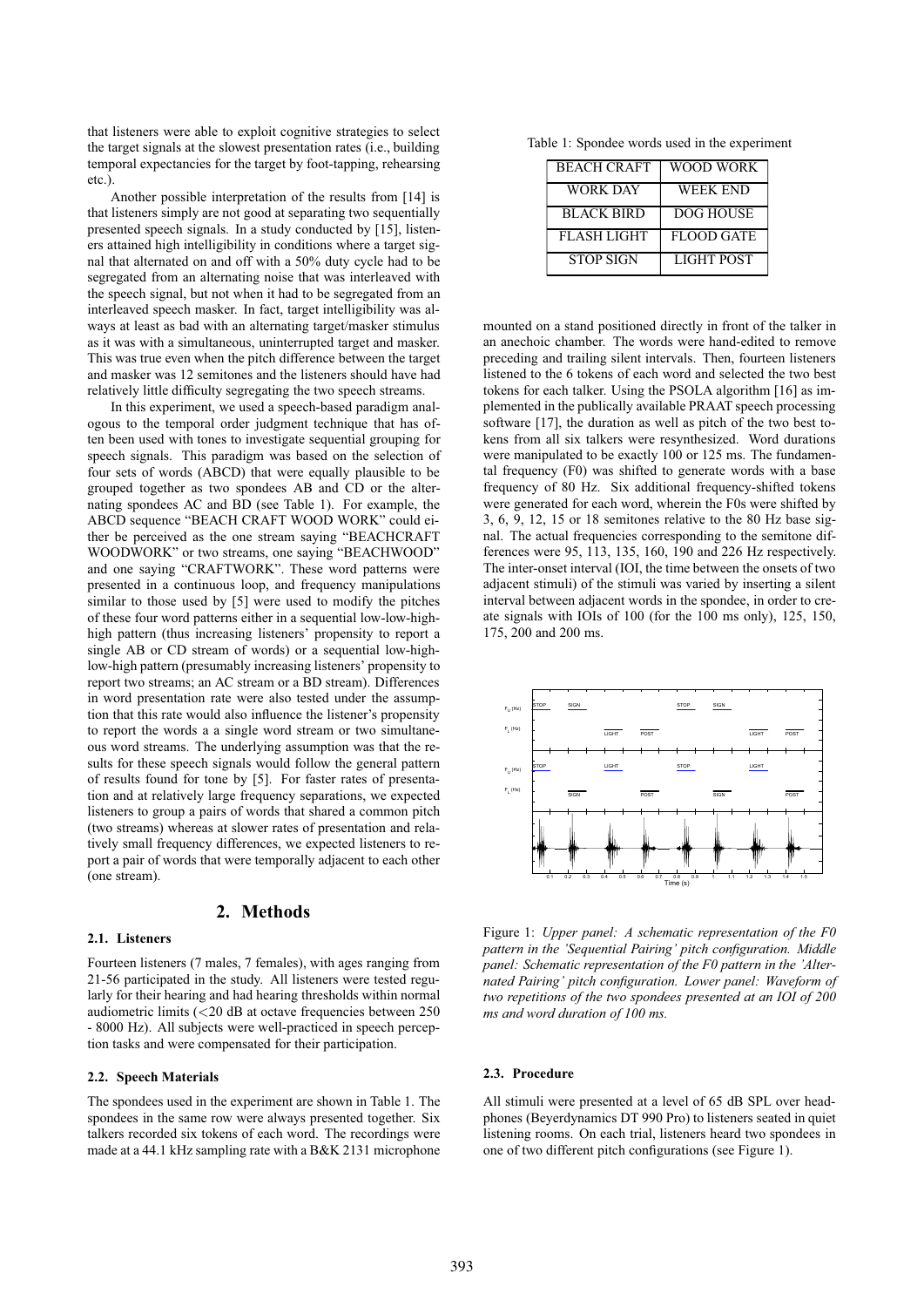

Figure 2: *Average number of 1 vs. 2 stream judgments as a function of IOI and the different F0 differences. The top row plots performance data for the 100 ms word duration, and the bottom row plots performance for the 125 ms word duration. Within each row, each column represents performance in one value of F0 difference condition. The triangles represent performance in the 'Sequential Pairing' configuration whereas the 'x' represent performance in the 'Alternated Pairing' configuration. The error bars in both panels represent* ± *1 standard error.*

- Sequential Pairing: In this configuration, both words in a single spondee were presented at the same frequency, with the F0 first spondee fixed at 80 Hz and the F0 of the second spondee systematically varying (i.e. a low-lowhigh-high pitch pattern).
- Alternated Pairing: The F0 of the first word in each spondee was 80 Hz, but the F0 of the second word of each spondee varied systematically (i.e. a low-high-lowhigh word pattern).

All possible two-word combinations arising from the spondee pair were displayed on a computer screen as possible responses. On each trial, sixty repetitions of the two spondee sequence (as depicted in Figure 1) were looped and presented to listeners. Listeners responded to the most "prominent" spondee at any time during the presentation of the looped stimuli by selecting a response using a mouse. As soon as they responded by clicking on a single word, the signal presentation was terminated. If the listeners failed to respond at the end of sixty repetitions, they were asked to guess before the next trial was initiated. Each block consisted of 36 trials. Within a block of trials, the relative F0 difference, word duration as well as the IOI were randomly selected from trial-to-trial. A 0 semitone condition was also included, where the F0 of all words was 80 Hz. No feedback was provided to the listeners. Each listener collected a total of 36 trials in each experimental condition.

#### **2.4. Results**

Listeners' responses were operationally defined as "1" vs. "2" stream responses. In both configurations, if listeners responded by selecting either one of the original spondees presented (e.g., stopsign or lightpost; stream AB or CD), their response was assigned the number "1" to indicate that the listeners heard only one stream. If listeners responded to the first or the last words of the two spondees (e.g., stoplight or signpost; stream AC or BD), it was assigned the number "2" to designate an across stream response. In these cases, it was assumed that listeners can hear only the high or the low stream and thus can report only words grouped by common F0.

Figure 2 shows the average number of streams reported in each condition of the experiment. The top panel shows performance for the 100 ms word duration condition and the bottom panel shows performance in the 125 ms condition. Each panel depicts performance for a different ΔF0 condition. From the figure, it is evident that as the F0 difference increased, the subjects became more likely to group together words with the same F0 (leading to a mean response closer to 1 in the sequential pairing condition (triangles) and a mean response closer to 2 in the pairing conditions (x)). Moreover, the rate of presentation of the stimuli also had an effect on listeners' responses; at a fixed F0 value, the propensity to group the stimuli into different streams by frequency increased as IOI decreased. The results follow similar trends for the 125 ms word durations. Both of these results are consistent with the well-known findings of van Noorden for the streaming of alternating tones [5].

One remarkable aspect of the results is that the listeners did not uniformly make the '1' stream response in the 'Sequential Pairing' configuration, where the AB and CD syllable pairs were presented sequentially at the same frequency. In the condition with no F0 difference (leftmost panels of the figures), the mean number of reported streams approached 1.5 in cases where the IOI was equivalent to the word length. Thus, it seems that in fast presentation rates with silent intervals between the words, listeners were equally likely to respond to sequential or alternating words, especially when the words were presented at the same F0. Data from [11] also showed some evidence of the trend: in their study, across stream vowel order judgments were less accurate when the F0 of the two streams were the